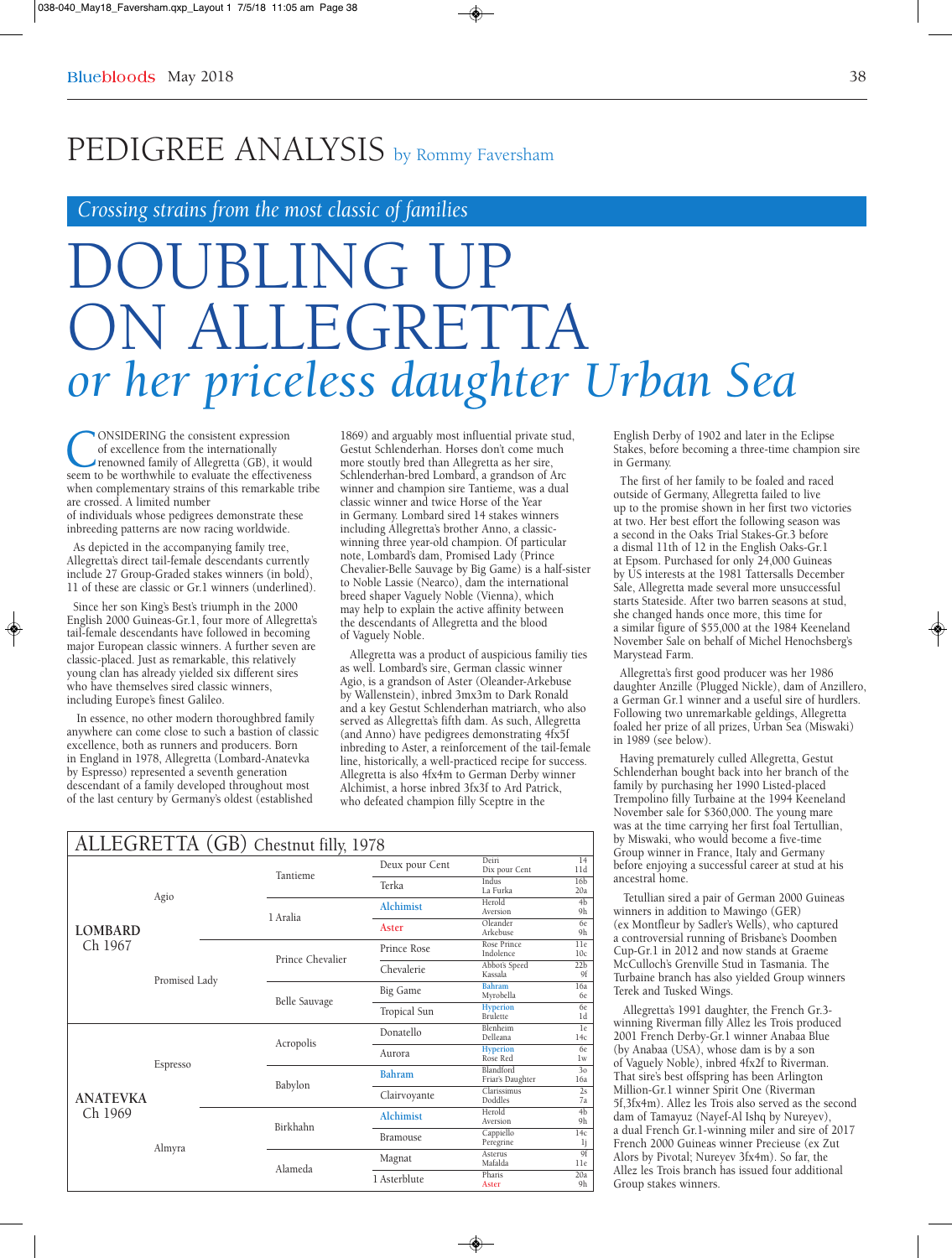#### $\text{May } 2018$  39

The first of Allegretta's classic winning descendants was her Kingmambo colt King's Best who in 2000 upset Giant's Causeway to score a decisive victory in the English 2000 Guineas-Gr.1. (Sir) Michael Stoute (previously the trainer of Allegretta) described King's Best as the best miler he'd ever trained. Not coincidentally, the large majority of King's Best's best performers are out of mares carrying the blood of Sadler's Wells, a three-quarter brother to Nureyev, Kingmambo's broodmare sire. Overall, the well-travelled Darley stallion has had mixed results, siring almost all of his best runners while standing in Ireland. He is the sire of Workforce (Nureyev-Sadler's Wells 4x2), winner of the English Derby-Gr.1 in record time and later that season the Prix de l'Arc de Triomphe-Gr.1. King's Best also sired Japanese Derby-Gr.1 winner Eishin Flash (Birkhahn 5fx5m).

The last of Allegretta's progeny was the unraced 1999 Diesis filly Altruiste (4mx4m Tantieme; 5mx5m Donatello) who became the dam of French Gr.2 winner Terrubi (Dalakhani) and second dam of French Gr.3 winner Armande (Sea The Stars; Allegretta 3fx3f). Pensioned after coming up barren in 2000 and 2001, Allegretta died in 2005 at the age of 27.

Returning to Allegretta's family crown jewel Urban Sea, she has in recent years become widely regarded as one of the greatest broodmares of all time. Purchased as a yearling at Deauville for 280,000 francs (roughly \$50,000), Urban Sea was, soon thereafter, acquired in whole by Hong Kong businessman David Tsui. This globe-trotting daughter of Miswaki campaigned in France, Germany, England, Japan, Canada and the US, but all seven of her stakes victories were run in France, highlighted by her stunning 37/1 upset victory in the 1993 Prix de l' Arc de Triomphe-Gr.1. As a broodmare, Urban Sea has become virtually without peer, producing eight stakes winners from 11 foals, four of these at the highest level. For good measure, in a relatively short period of time she has proven to be her own foundation matriarch.



Urban Sea's first foal was the 1996 Bering colt Urban Ocean, winner of the Gallinule Stakes-Gr.2 to earn him three-year old Irish high weight status (9.5f-11f). Mediocre at stud, he has sired just one French Group winner. Urban Sea's first daughter Melikah was sired by Lammtarra and this made her one of the very few thoroughbreds (less than a dozen) whose parents were both Arc winners. She sold as a Deauville yearling to Godolphin for an auction record price of 10m francs (about 1.5m euros). A classy runner, Melikah was a Listed



*Allegretta (GB) (Lombard-Anatevka by Espresso)*

winner with placings in the English-Gr.1 and Irish Oaks-Gr.1. In turn, Melikah's son by Monsun, Masterstroke, was a Gr.2 winner in France and third in the Arc and his offspring are just beginning to race. To date, the Melikah branch has produced a total of five Group winners.

Urban Sea's next four matings were with the legendary stallion Sadler's Wells, leading sire in Great Britain and Ireland a record-setting 14 times. The first was the best. Galileo, Europe's champion three year-old of 2001 scored epic victories in both the English-Gr.1 and Irish Derby-Gr.1 before conquering older stars in the King George VI and Queen Elizabeth Stakes-Gr.1 at Ascot. Retired to Coolmore Stud in Ireland, Galileo (Native Dancer 4fx5m) has become a most worthy successor to his illustrious sire and is today widely considered the world's greatest living stallion.

In 2017 at age 19, he won his ninth British and Irish sires' championship. He is sire of the unbeaten Frankel, rated by Timeform as the best racehorse seen in Europe in that publication's 70-year history. A final superlative, Galileo is the sire of an astounding 30 English and Irish classics while his sons are already responsible for another seven.

Galileo's brother Black Sam Bellamy won the Gran Premio del Jockey Club-Gr.1 en route to Italy's three year-old championship. At four he captured the Tattersalls Gold Cup-Gr.1 at the Curragh. Black Sam Bellamy's best seasons at stud were his early years in Germany where he sired Earl of Tinsdal, a three-time Gr.1 winner and German St. Leger-Gr.3 winner Valdino.

The celebrated exploits of Urban Sea's first four foals would make her subsequent offspring some of the most valuable in the world. Her 2001 foal, Galileo's Gr.3-winning sister All Too Beautiful started making headlines when she was sold  $\overline{\lambda}$   $\bigcirc$